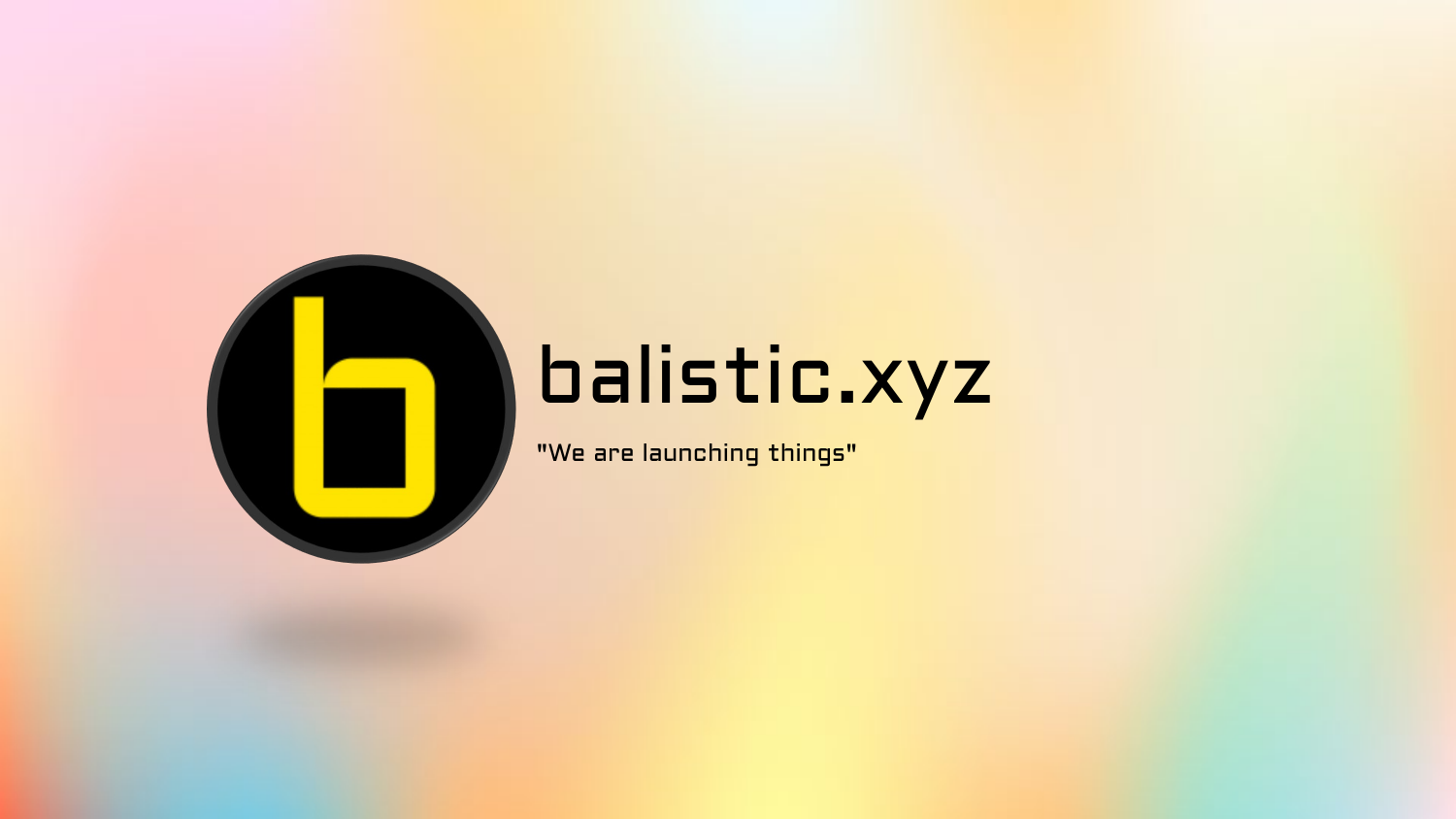# About Us

#### "We are launching things"



### Welcome

Born from passion and crafted in over 10 years, driven by performance and innovation.

n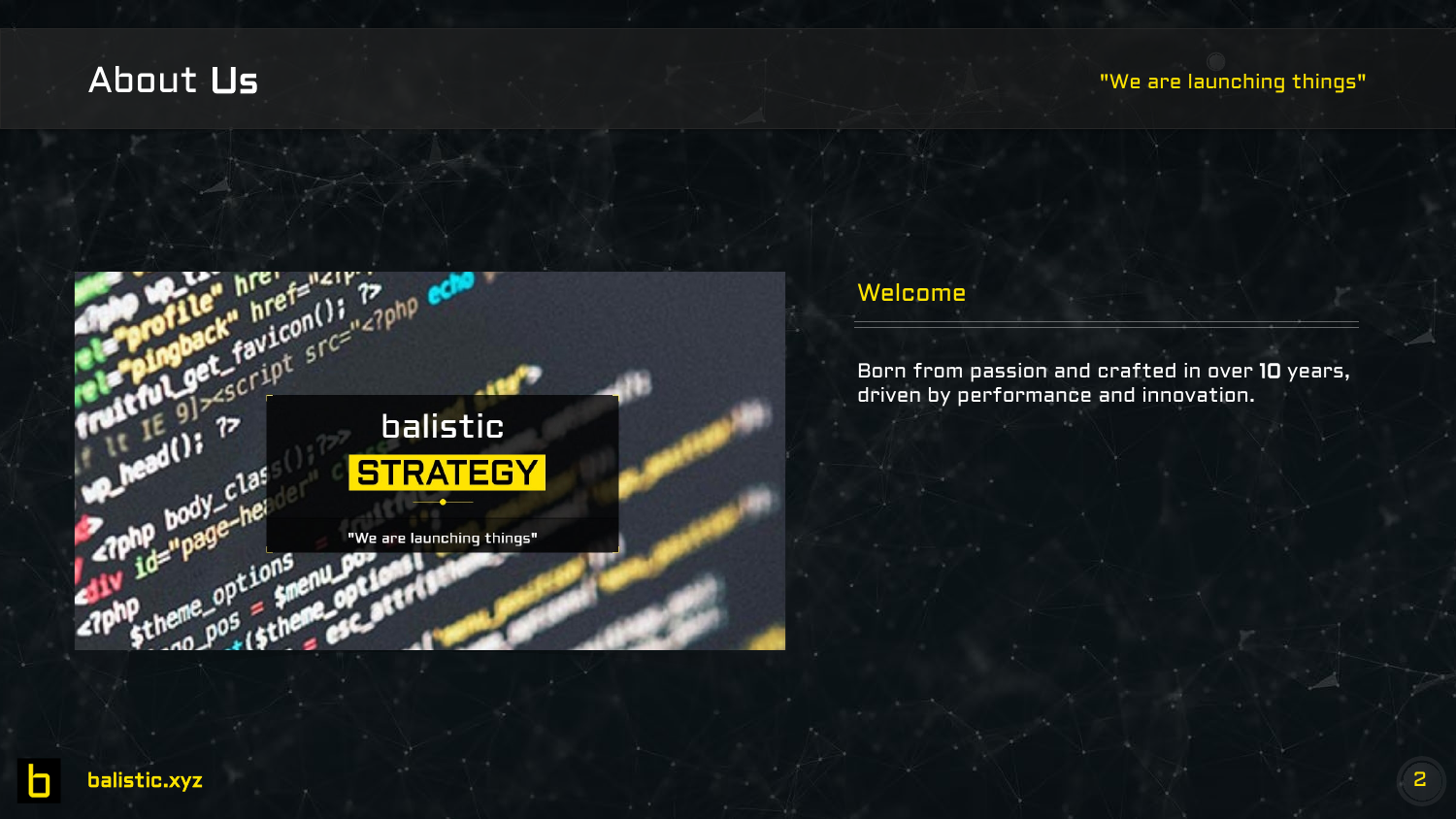#### "We are launching things"



### Hosting

Shared or dedicated hosting on VPS located in Europe with SSD storage



### Software

Developing new solutions or doing optimizations for your software



#### **Consultancy**

Building a strategy based on your needs



### Hardware

From workstations upgrade to complete network solutions

h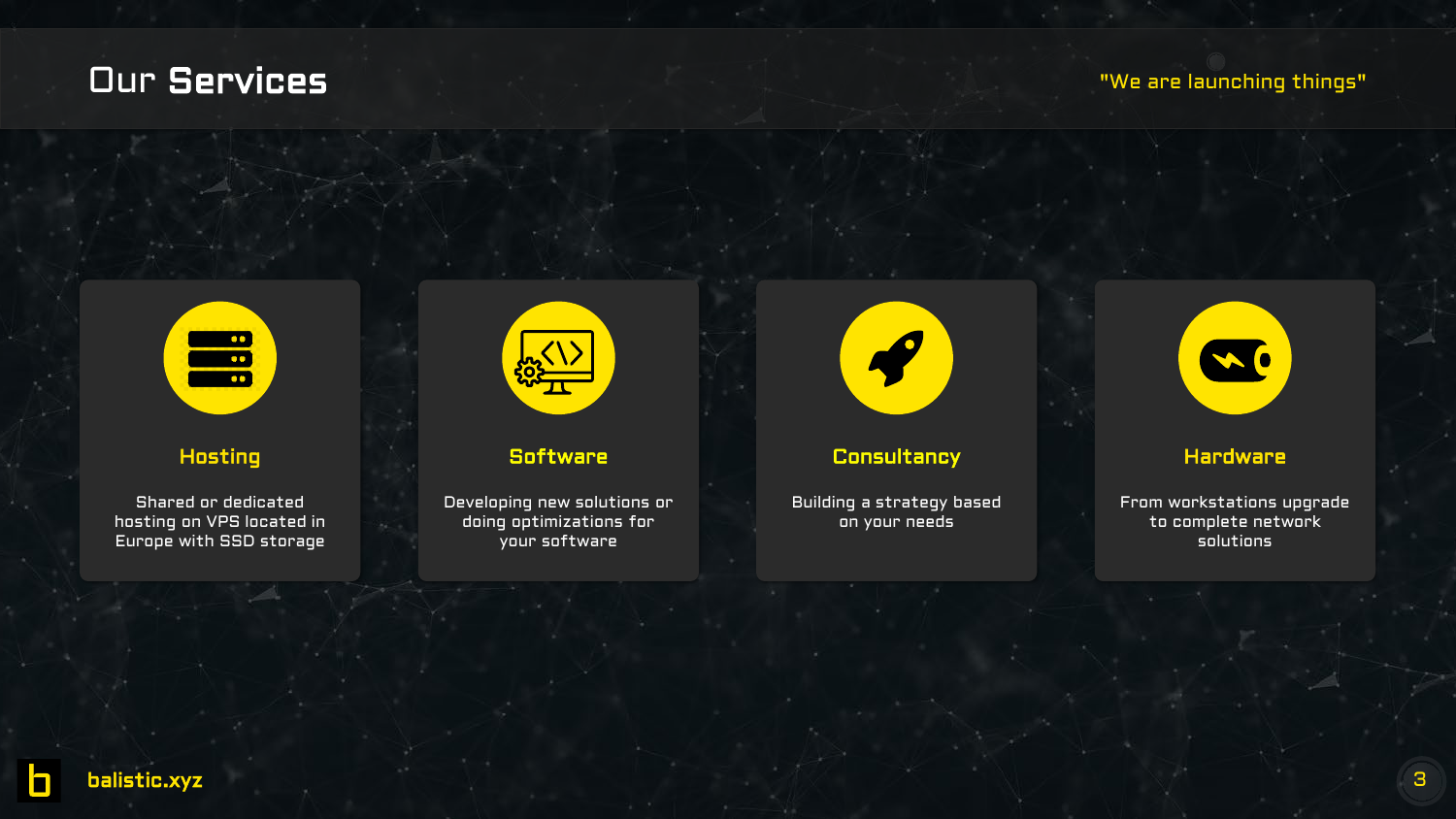#### "We are launching things"

### Hosting

Shared or dedicated services located in Europe using VPS with SSD storage. Based on OVH infrastructure. Amazon AWS, Google Cloud or Microsoft Azure available also.



Shared, dedicated, bare metal. You name it. Everything in a near datacenter for low latency.







Backup included (best-effort). Backup+ available as an additional service (full daily backups).



OVH is a French cloud computing company that owns the world's largest datacenter in surface area. They are the largest hosting provider in Europe and the third largest in the world based on physical servers.



Webmin / Virtualmin control panel. OVH offers the most powerful anti-DDoS solution on the market with a capacity up to 11Tb/s.



99.95% Availability (SLA) – based on OVH's network.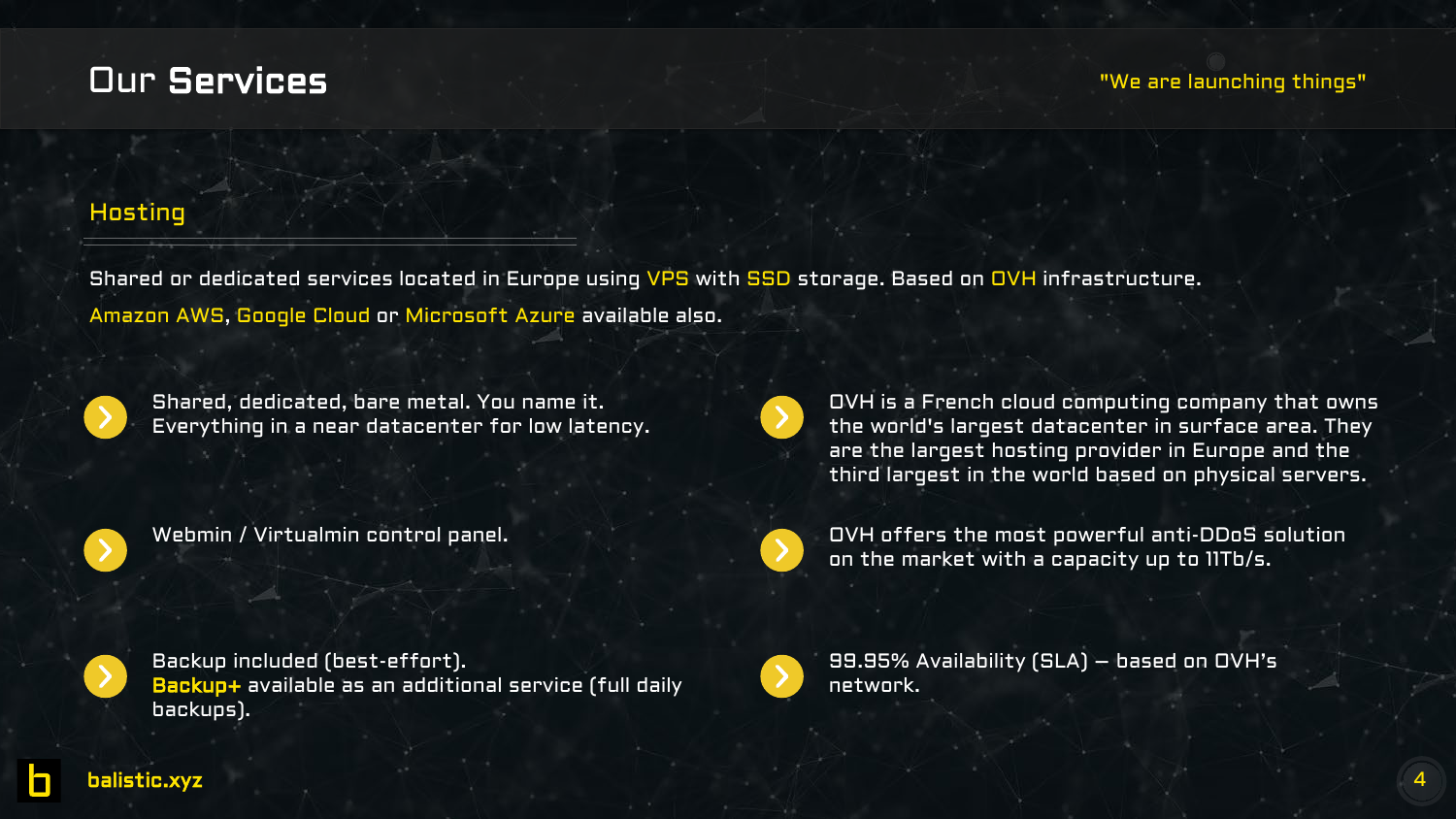#### "We are launching things"

### Software

Developing new solutions or doing optimizations for your software. From content management systems to online shops and web applications.



Blogs, online shops or portals using the userfriendly WordPress or custom designed platforms to accommodate all your needs.



Web applications for data collecting, processing to improve services or discover new opportunities.



Software development using modern technologies and following good practices from the industry.

Optimizing your current solution to improve the performance and user experience.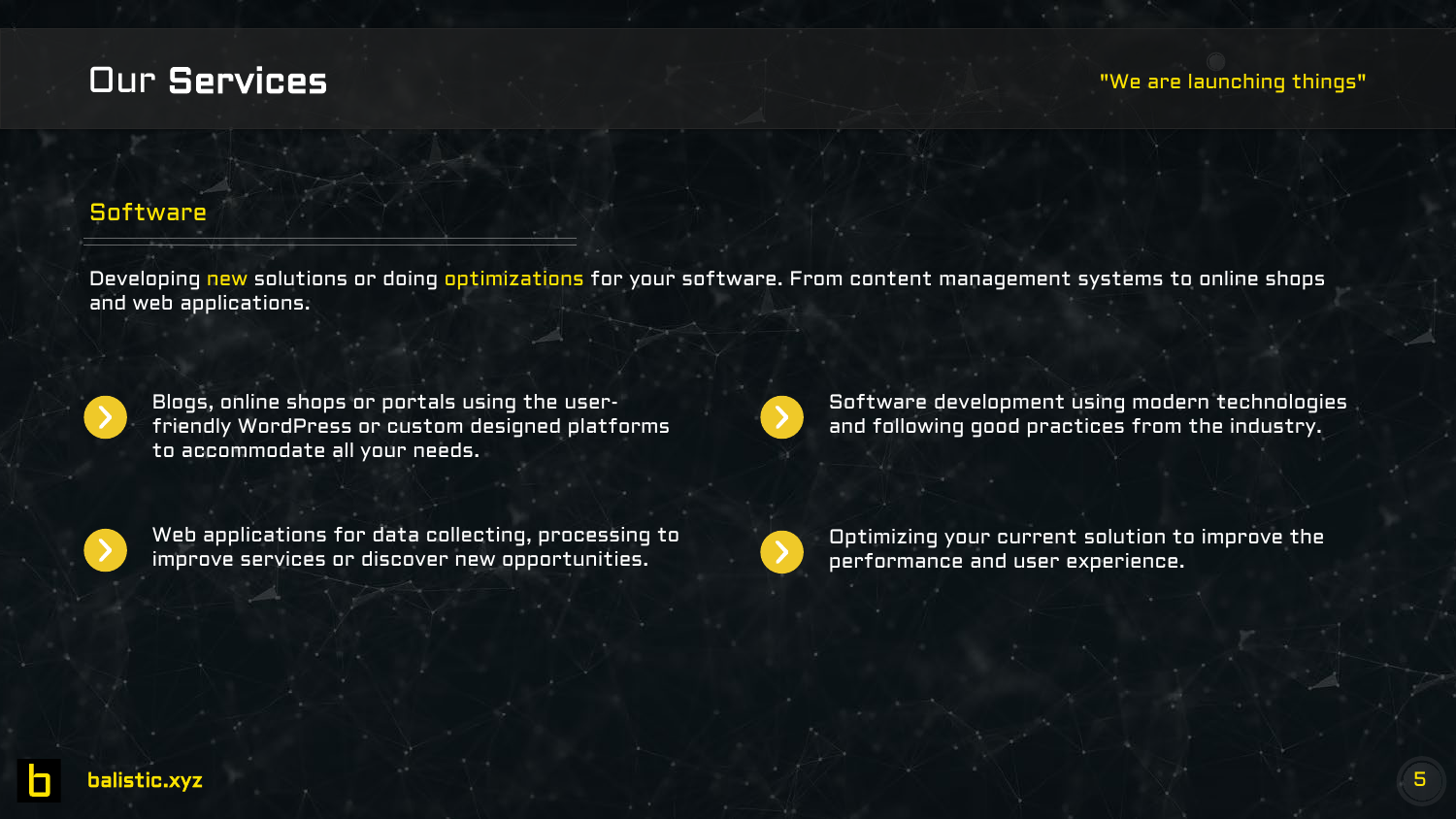### "We are launching things"

### **Consultancy**

Building a strategy based on your needs.



Online presence: SEO, audit, performance benchmarking.



Assessing your needs and choosing the right provider.

Selecting the best suited hardware to work efficiently.



Blending everything to get the correct recipe.

П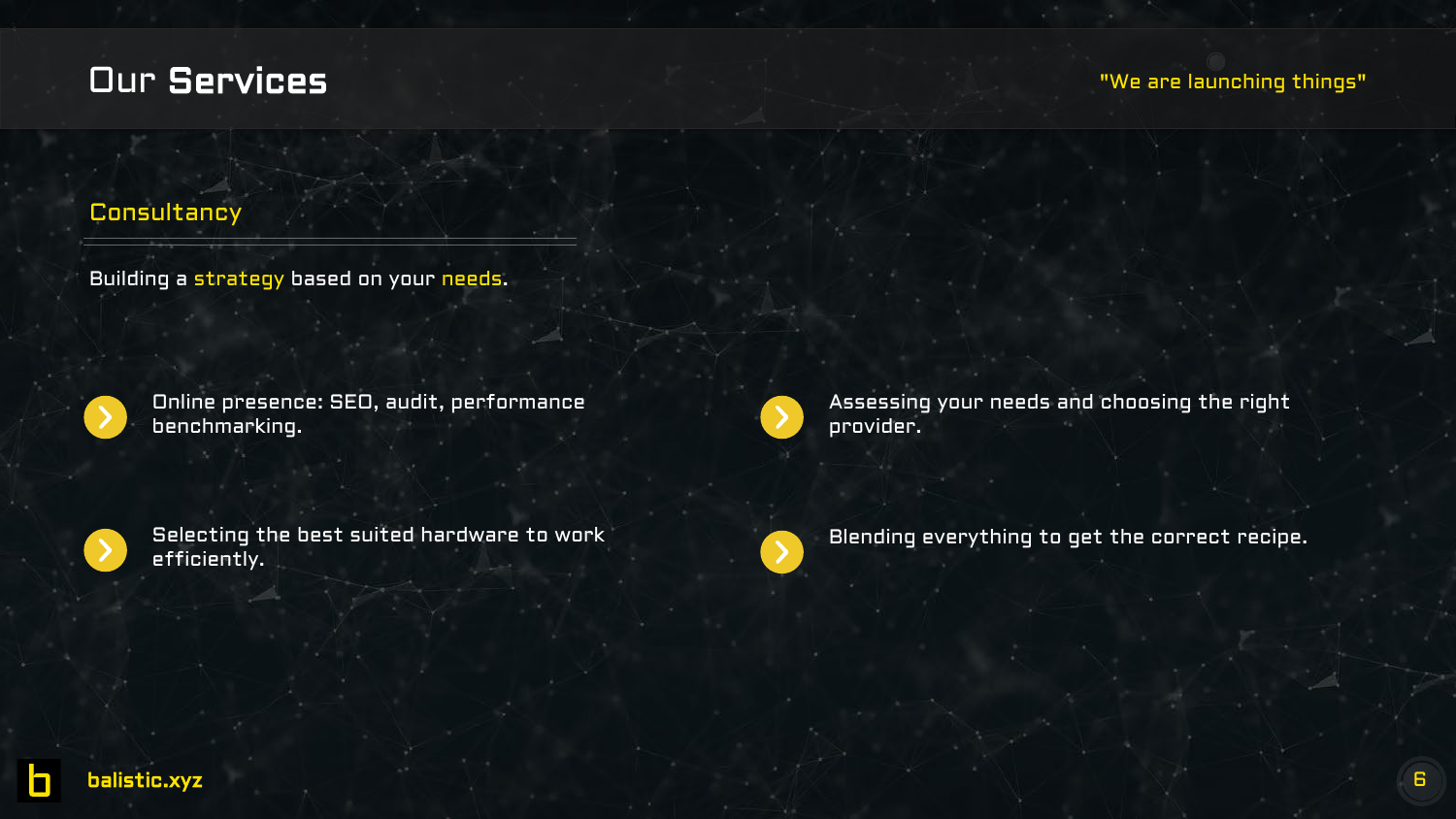#### "We are launching things"

### Hardware

If you can touch it, then it's hardware and we can take care of it. From workstations upgrades to complete network solutions. On premise file servers, backup solutions, VPNs etc. – everything you need to improve your workflow and boost your efficiency.



On premise servers, file servers, backup solutions to accelerate and protect your data.



Routers, firewalls and VPN setups to protect your network and enable secure remote access.



Workstations design and upgrade. And the systems, AVRs, VoIP.